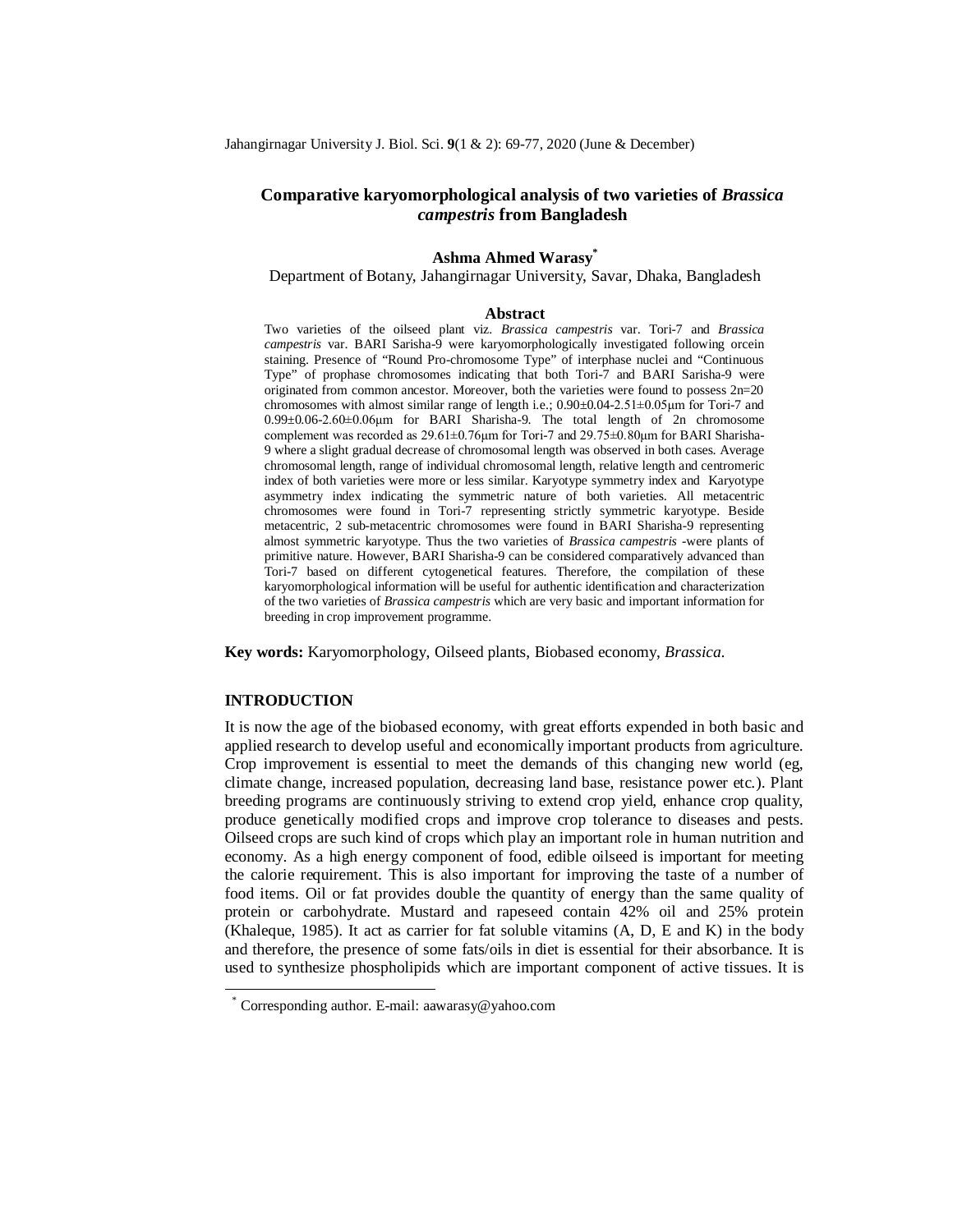served as an insulator to the human body. It is required for essential fatty acids synthesis like- Linoleic, linolenic, and arachidonic acids. *Brassica* oilseeds are collectively contribute about 15% of the world's total supply of vegetable oils and become the thirdleading source of edible oil in the world (Mc Vetty *et al.,* 2016). It is used not only for edible purpose but also used in hair dressing, body massaging and different types of pickles preparation. The oil cake contains proteins of high biological value and applicable of calcium and phosphorus. It is used as very good animal feed as well as organic manure for various crops (Aktar *et al.,* 2019). Therefore, oilseed crops are very important for various purposes. Because of their importance, different oilseed crops like mustard, sesame, groundnut, linseed, niger, safflower, sunflower and soybean are being cultivated all over the world. The *Brassica* genus of plants belongs to the mustard family Brassicaceae **(**formerly Crucifer family) is a economically very important genus as oilseed crops. *Brassica* is the second largest oilseed crop in world oilseed production (FAO, 2010; Raymer, 2002). This genus containing 37 different species which are agriculturally important (Paul *et al*., 2020). *B. campestris* is one of the economically important species of *Brassica* genus which is known as toria, sarson, summer turnip rape, and polish rape. *B. campestris* was distributed at least 2000 years ago from the Atlantic Island to different region in the World. It appears to possess had the widest distribution, with secondary centers of diversity in Europe, Western Russia, Central Asia and Near East (Vavilov, 1949; Mizushima & Tsunoda, 1967; Zhukovsky & Zeven, 1975).

Few oilseed crops are being cultivated in Bangladesh. Mustard and rapeseed (*Brassica spp*.) are considered as the major oil crops in our country. The advantageous chemical composition and its relatively low price offer wide possibilities for uses of this valuable seed. But it is general opinion of the farmers of Bangladesh that oil crops are not profitable. For that reason, the farmers do not cultivate oil crops as profitable cash crops and not using any imputes like fertilizer, irrigation etc. Beside this other some major constrains such as-low yield of traditional varieties, non-availability of high yield varieties and good quality seeds, lack of pest and disease resistant varieties, narrow seedling time and growing period, extreme land competition in winter season etc. discourage the farmer to cultivate this crop. As a result their harvest is very low and only one-third of the total requirement can be met up from our internal production. The shortfall is met up by import. But our neighboring country like-Pakistan, Sri Lanka etc. is more than double than that of ours. To meet the demand, it is an argent need to take immediate actions for increasing the internal production to reduce the import to some extent. It is possible by develop special oil yielding crops to increase the production of oil to satisfy the ever increasing demands in these sectors. Under these circumstances only improved germplasm would be needed to extend the production.

However, the crop has received little research attention. Consequently, the genetic improvement of this crop has been reported to be limited since it is a virgin research field in Bangladesh. Improvement of different oilseed crops is possible through proper breeding programme. For such a programme, the genomic information is very essential. Unfortunately very limited information is available in Bangladesh. On the other hand, Bangladesh Agricultural Research Institute and other organization (like-BINA, BINA, BAU, BADC etc.) have a good number of oilseed germplasm. These germplasm were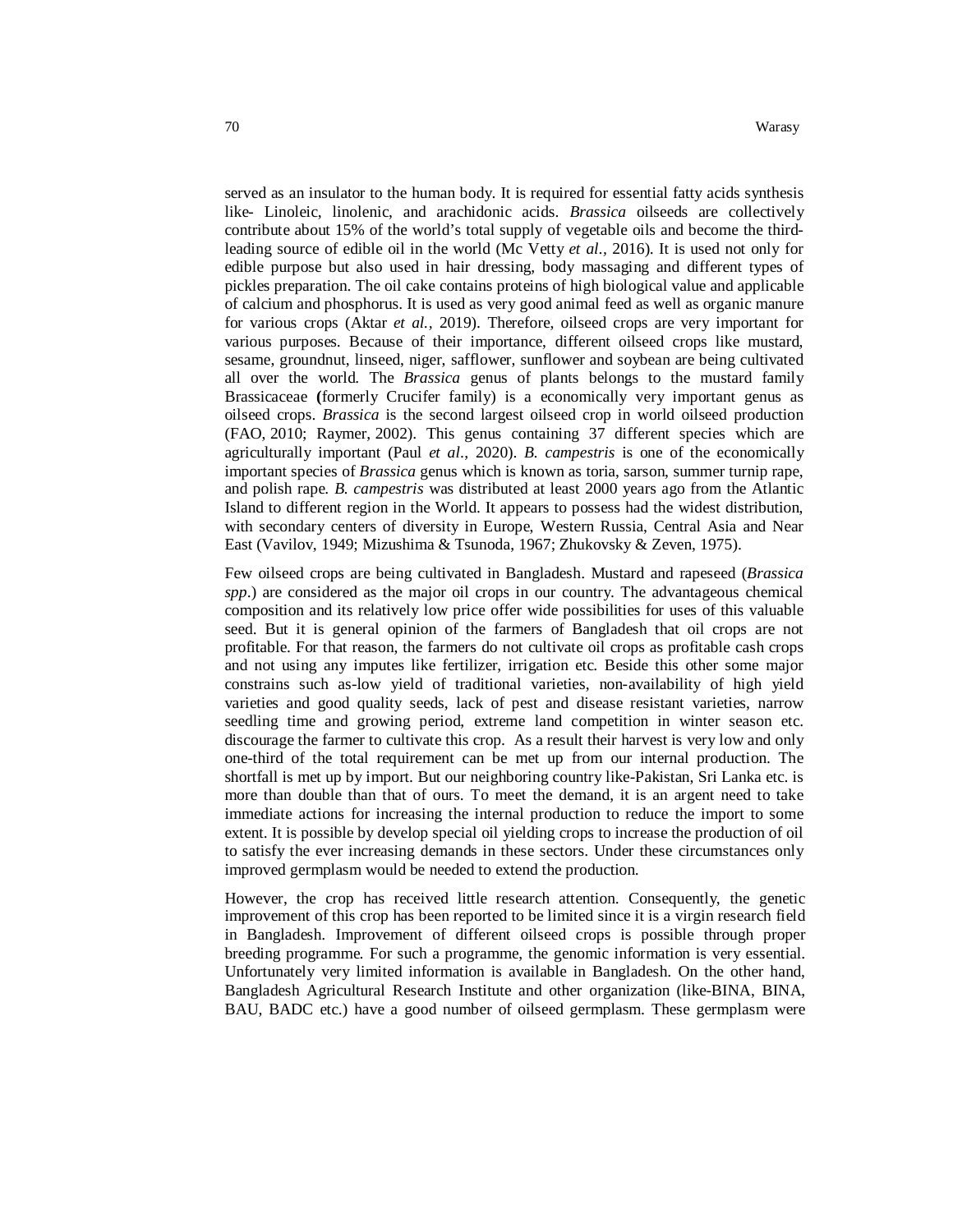only characterized on the basis of their morphological features. This type of characterization sometimes creates problem since phenotypic features are not always reproducible. For this purpose, an authentic characterization and genetic information of each germplasm is needed to choose the most useful parents for breeding programme and also for germplasm conservation. The complete knowledge and understanding of the genetic diversity within and among genetic resources of the available germplasm is essential for successful breeding program. This will enable plant breeders to settle on parental sources that generate diverse populations for selection (Esmail *et al.,* 2008). The extent of genetic diversity in species is important in determining the selection to be performed and for the ability to adapt to variable environmental conditions. At the onset of a breeding program, information concerning genetic relationships is often used to improve the breeding population. Stable and reliable method must be followed for genetic characterization of different germplasm. Karyotype analysis is such kind of method since specific for each specimen.

Orcein staining properties of interphase nuclei and prophase chromosomes are karyomorphological parameters since it depends upon the nature of heterochromatin condensation. Tanaka (1971) was the pioneer to classify interphase nuclei and prophase chromosomes on the basis of heterochromatin nature with orcein staining. Later different workers tried to characterize interphase nuclei and prophase chromosomes by differential staining (Alam & Kondo, 1995; Fawzia & Alam, 2011; Shahla & Alam, 2011; Warasy, 2013). The outcome of this study showed that various species even members of a species, varieties, cultivar and morphological form could be distinguished by their staining properties of interphase nuclei and prophase chromosomes.

It is very difficult to characterize any specimen without any detailed karyotypic features and DNA content analysis which are very basic and important information for breeding as well as molecular biological work in crop improvement programme. Cytogenetical information has been used by plant breeders to manipulate sets of chromosomes, individual chromosomes or chromosomal segments to solve particular problems. Karyotyping is a useful tool for cytogenetical studies which can be used to elucidate the origin, polidy, and phylogenetic relationships among plants (Vanzela *et al.,* 2003; Ali *et al.,* 2005; Feitoza *et al.,* 2010; Felix *et al.,* 2011; Xiong & Pires, 2011).

In the present study, a karyomorphological analysis was carried out for the first time in Bangladesh to characterize two varieties of *Brassica campestris* as oilseed crop. Therefore, the aim of this study was to: i. compare the staining property of the interphase nuclei and prophase chromosomes after staining with orcein. ii. count the 2n chromosome number of both the varieties. iii. make a full strength orcein-stained karyotype for each variety. iv. characterize each species with cytogenetical markers.

## **MATERIALS AND METHODS**

For the determination of karyomorphological features, two oilseed varieties viz. *Brassica campestris* var. Tori-7 and *Brassica campestris* var. BARI Sarisha-9 were collected from Bangladesh Agricultural Research Institute and maintained in the Botanic garden, Department of Botany, Jahangirnagar University, Bangladesh.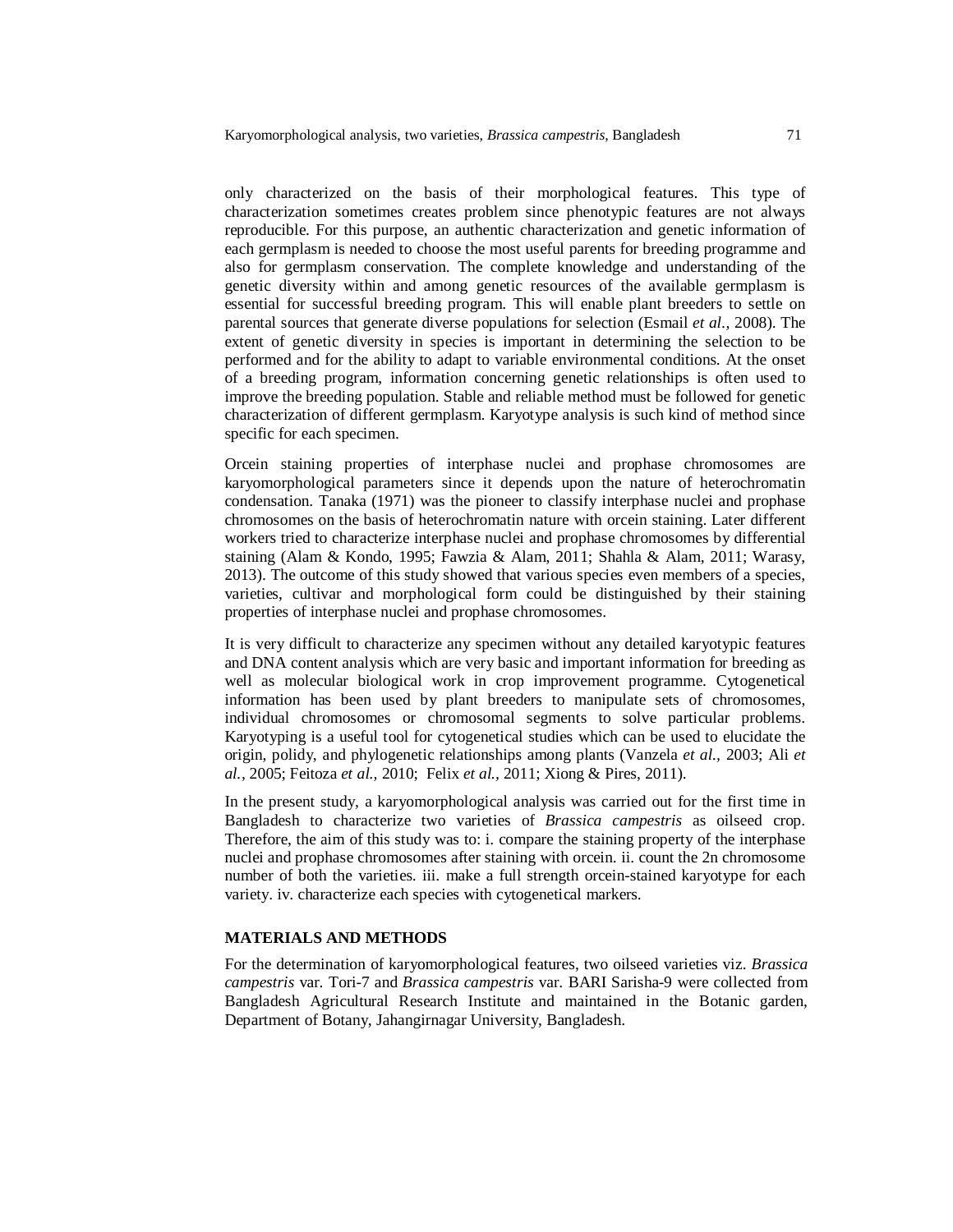A comparative morphological analysis among these two varieties is given below as a tabular form (Table 1).

| <b>Features</b>       | (Tori-7)                  | (BARI Sharisha-9)          |
|-----------------------|---------------------------|----------------------------|
| <b>Types</b>          | Annual herb               | Annual herb                |
| Height                | $60-70$ cm                | 80-85cm                    |
| Primary branch        | $3-5$                     | $4-6$                      |
| Planting time         | Mid October-Mid November  | Mid October-Mid November   |
| Inflorescence         | Racemose                  | Racemose                   |
| Pod                   | 2 chamber                 | 2 chamber                  |
| Seed                  | Round and black in colour | Round and black in colour  |
| Seed weight (gm)      | $2.5 - 2.7$ (1000 seeds)  | $2.50 - 2.65$ (1000 seeds) |
| Ripening time (days)  | 70-75                     | 80-85                      |
| Yield (Kg/per hector) | 900-1000                  | 1250-1450                  |
| $Oil content(\%)$     | 40-41                     | 42-43                      |

**Table 1. Morphological features of two varieties of** *Brassica campestris*

Healthy roots were collected from petriplate, as the seed were kept in water soaked petriplate for germination, in the department of Botany, Jahangirnagar University. The optimum time of root collection for obtaining maximum number of dividing cells was 2.45-3.00 pm for Tori-7 and 1.30 pm for BARI Sharisha-9. The collected root was pretreated with cold water at room temperature  $(28-30^{\circ}C)$  followed by 15 min fixation in 45% acetic acid at  $4^{\circ}$ C. These were then hydrolyzed in a mixture of 1 N HCl and 45% acetic acid (2:1) at  $60^{\circ}$ C for 8-9 sec. Then the hydrolyzed root was soaked on a filter paper and taken in a clean slide. The meristematic region was cut with fine blade. A drop of 1% aceto-orcein was added to the material. A clean cover glass was placed on the material. Then the materials were tapped gently by a tooth pick and then squashed by placing thumbs. Finally, the slides were observed under microscope (Olympus-DP72, Japan) with a digital camera. Final measurement was calculated by dividing the magnification of the objective 100x.

### **RESULTS AND DISCUSSION**

**Orcein stained interphase nuclei and prophase chromosomes:** The staining properties of interphase nuclei and prophase chromosomes provide karyomorphological features that help to characterize different germplasm. In this study, the nature of orcein staining of interphase nuclei of two varieties of *Brassica campestris* was grouped into same categories i.e. "Round Pro-chromosome Type" of interphase nuclei where the number of darkly stained round heterochromatic regions corresponding to its 2n chromosome number were present (Figs. 1, 2, Table 2). The prophase chromosomes of both varieties of *Brassica campestris* were found to possess "Continuous Type" where most of the chromosomes stained homogenously along the entire length (Figs. 3, 4, Table 2).

Tanaka (1971) found that the nature of staining properties of heterochromatins presents in the interphase nuclei and prophase chromosomes were different in different species. He was the pioneer of proposing these criteria for karyomorphological features. Tanaka (1971) classified interphase nuclei and prophase chromosomes in five different categories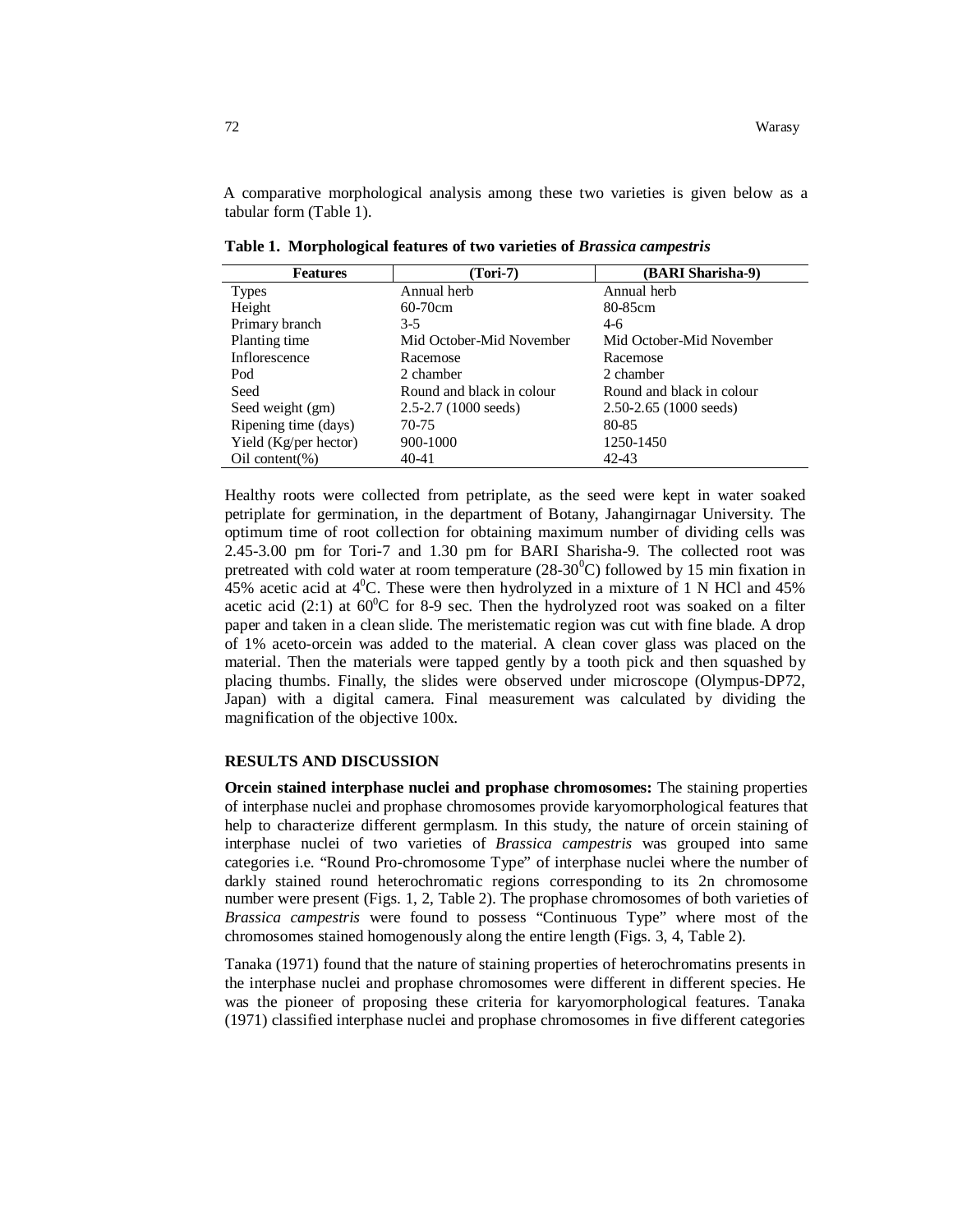Karyomorphological analysis, two varieties, *Brassica campestris*, Bangladesh 73

in each case on the basis of the staining property. Later different scientist applied these criteria in characterizing different plant materials (Begum & Alam 2004, Akther & Warasy 2016, Bonna *et al.,* 2018).

Generally, the localized heterochromatin (as observed in the interphase nuclei) is occupying different locations in the prophase chromosomes. But in the present study homogeneously distributed prophase chromosomes was observed, rather than occupy different locations. The present findings did not support the usual regulation regarding the distribution of heterochromatin in prophase chromosomes. The comparative staining property of interphase nuclei and prophase chromosomes indicated the presence of facultative heterochromatin which firmly aggregated in the interphase nuclei and then somehow had been homogenously distributed in prophase chromosomes. The reasons for this disagreement might be presence of facultative heterochromatin. Whatever the reason is, the two varieties could be characterized on the basis of these karyomorphological characters.

In the available literatures and internet sources, reports on the nature of mitotic interphase and prophase chromosomes after orcein staining were not found. Therefore, characterization of two varieties of *Brassica campestris* by the above parameters was the pioneer attempt.

**Table 2. Types of interphase nuclei and prophase chromosomes of two varieties of**  *Brassica campestris* **after staining with orcein**

| Varieties of               | Type of Orcein-stained   | Type of Orcein-stained |  |
|----------------------------|--------------------------|------------------------|--|
| <i>Brassica campestris</i> | interphase nuclei        | prophase chromosomes   |  |
| (Tori-7)                   | Round prochromosome type | Continuous             |  |
| (BARI Sharisha-9)          | Round prochromosome type | Continuous             |  |

**2n chromosome number:** In the present investigation, both the varieties of *Brassica campestris* viz. Tori-7 and BARI Sarisha-9 were found to possesses 2n=20 chromosomes (Figs. 5,6,7,8, Table 3). No chromosomal information of this species is available in the internet sources and relevant literature in case of Bangladesh. Therefore, the chromosome count of *Brassica campestris* was the pioneer attempt in Bangladesh. Same chromosome count 2n=20 for *Brassica campestris* was reported in abroad by different scientist (Morinagana 1934<sub>a,b</sub>). So the present finding was correlate to the earlier findings.

**Total chromosomal length:** In the present study, the total length of 2n chromosome complement was recorded as  $29.61 \pm 0.76$  μm for Tori-7 and  $29.75 \pm 0.80$  μm for BARI Sharisha-9. The total length of 2n chromosome compliments was almost equal. Therefore, the present results clearly indicated the absence of diversification of chromatin length among the specimens studied in this research.

**Average and Range of individual chromosomal length:** Between the two varieties of *Brassica campestris* the range of chromosomal length was 0.90±0.04-2.51±0.05μm for Tori-7 and  $0.99\pm0.06-2.60\pm0.06\mu$ m for BARI Sharisha-9 where no prominent gradual decrease of chromosomal length was observed in both cases (Figs. 7,8,9,10; Table 3). Average chromosomal length of Tori-7 and BARI Sharisha-9 was 1.48 μm and 1.49 μm,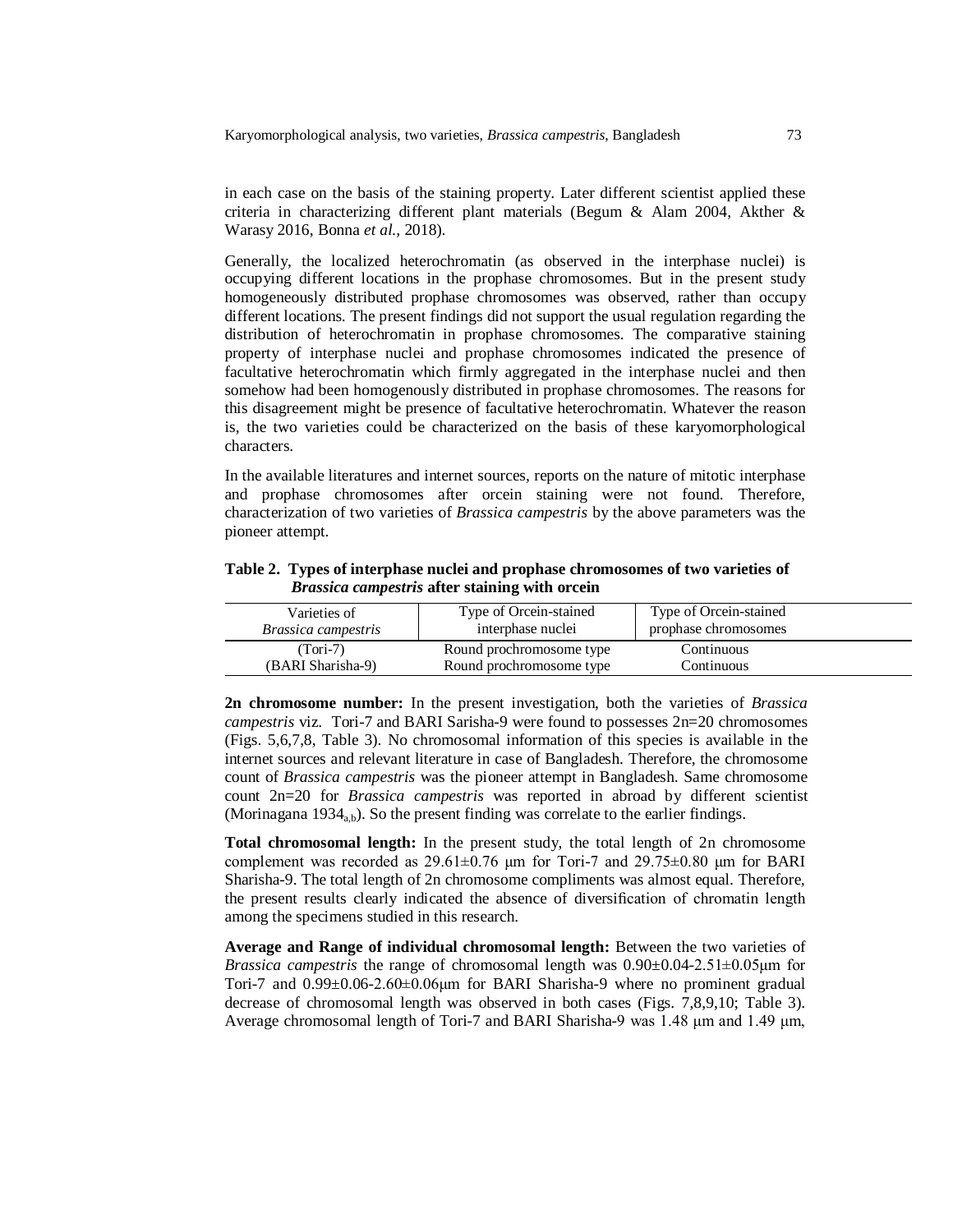respectively. Average chromosomal length and range of individual chromosomal length of both the varieties was more or less similar.

**Relative length:** The range of relative length was 0.03-0.08 and 0.03-0.09 for Tori-7 and BARI Sharisha-9, respectively. Difference between relative lengths was 0.05 for Tori-7 and 0.06 for BARI Sharisha-9 (Table 3). In respect of this karyotypic parameter more or less similarity also observed among the studied two varieties.

**Centromeric feature:** Two varieties of *Brassica campestris* were found to possesses more of less similar centromeric index range that was 48.61-50.00 for Tori-7 and 36.54- 50.00 for BARI Sharisha-9. In case of centromeric formula, all metacentric chromosomes were found in Tori-7 representing strictly symmetric karyotype. Whereas BARI Sharisha-9 was found to possess 18 metacentric and 2 sub-metacentric chromosomes representing almost symmetric karyotype. The sub-metacentric chromosomes might have originated from metacentric chromosomes by some chromosomal aberration viz. terminal deletion, pericentric inversion, non-reciprocal or unequal translocation. Stebbins (1971) mentioned that the symmetric karyotype indicates primitive character and from that point of view two varieties of *Brassica campestris* are plants of primitive nature. But BARI Sharisha-9 was comparatively advanced than Tori-7 considering of centromeric formula.

**Karyotype symmetry and asymmetry index:** Karyotype symmetry index (Syi %) is nearer to 100% that was 93.53% was found in case of Tori-7 and comparatively small karyotype symmetry index value that was 77.20 % was found in BARI Sharisha-9 (Table 3). Karyotype symmetry index values decreased with increasing asymmetry, indication the karyotype of both the varieties was symmetry. On the other hand, karyotype asymmetry index (AsK %) was 51.67**%** for Tori-7 and 56.47% for BARI Sharisha-9 was observed (Table 3). The value of AsK% increases with the increasing asymmetry. Thus the above findings indicating the symmetric nature of both the varieties of *Brassica campestris*.

| <b>Cytologgenetical Parameters</b>              | $(Tori-7)$                      | (BARI Sharisha-9)               |
|-------------------------------------------------|---------------------------------|---------------------------------|
| 2n                                              | 20                              | 20                              |
| Total length of chromosome complement $(\mu m)$ | $29.61 \pm 0.76$                | $29.75 \pm 0.80$                |
| Range of individual chromosome length $(\mu m)$ | $0.90 \pm 0.04 - 2.51 \pm 0.05$ | $0.99 \pm 0.06 - 2.60 \pm 0.06$ |
| Average chromosomal length $(\mu m)$            | 1.48                            | 1.49                            |
| Range of relative length                        | $0.03 - 0.08$                   | $0.03 - 0.09$                   |
| Difference of relative length (DRL)             | 0.05                            | 0.06                            |
| Centromeric index range (CI)                    | 48.61-50.00                     | 36.54-50.00                     |
| Centromeric formula                             | 20m                             | $18m+2sm$                       |
| Karyotype symmetry index (Syi %)                | 93.53                           | 77.20                           |
| Karyotype Asymmetry index (AsK %)               | 51.67                           | 56.47                           |

**Table 3. Comparative orcein stained karyotype analysis in two varieties of** *Brassica campestris* **after staining with orcein**

 $m =$  metacentric,  $sm =$  sub-metacentric chromosome.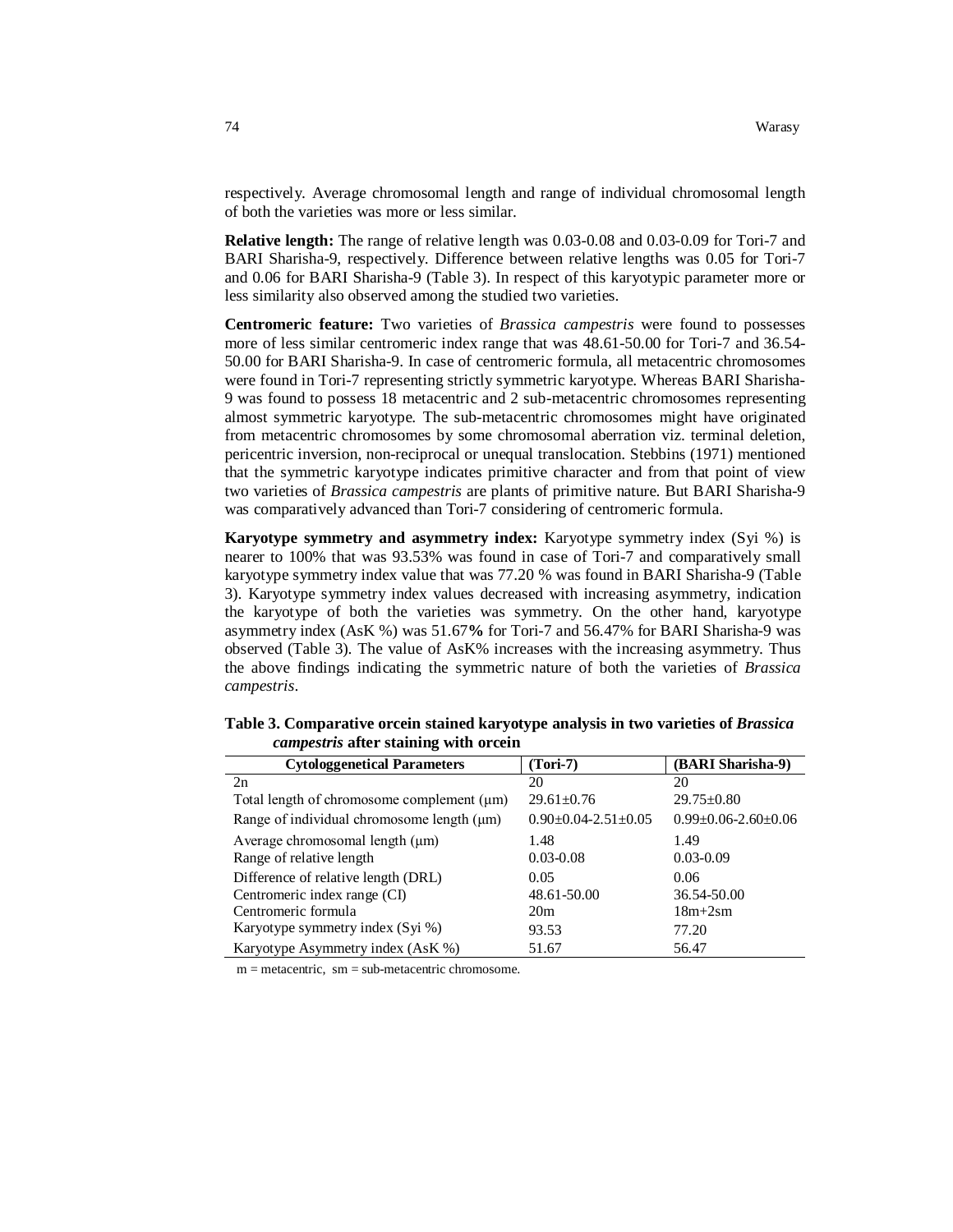

**Figs. 1-10. Orcein-stained mitotic interphase, prophase, metaphase, karyotype and Idiogram of two varieties of**  *Brassica campestris***. 1. Interphase nuclei of Tori-7, 2. Interphase nuclei of BARI Sharisha-9. 3. Prophase chromosome of Tori-7 4. Prophase chromosome of BARI Sharisha-9. 5. Mitotic metaphase of Tori-7. 6. Mitotic metaphase of BARI Sharisha-9. 7. Karyotype prepared from mitotic metaphase chromosomes of Tori-7. 8. Karyotype prepared from mitotic metaphase chromosomes of BARI Sharisha-9. 9. Idiogram of Tori-7. 10. Idiogram of BARI Sharisha-9. Bar=5µ**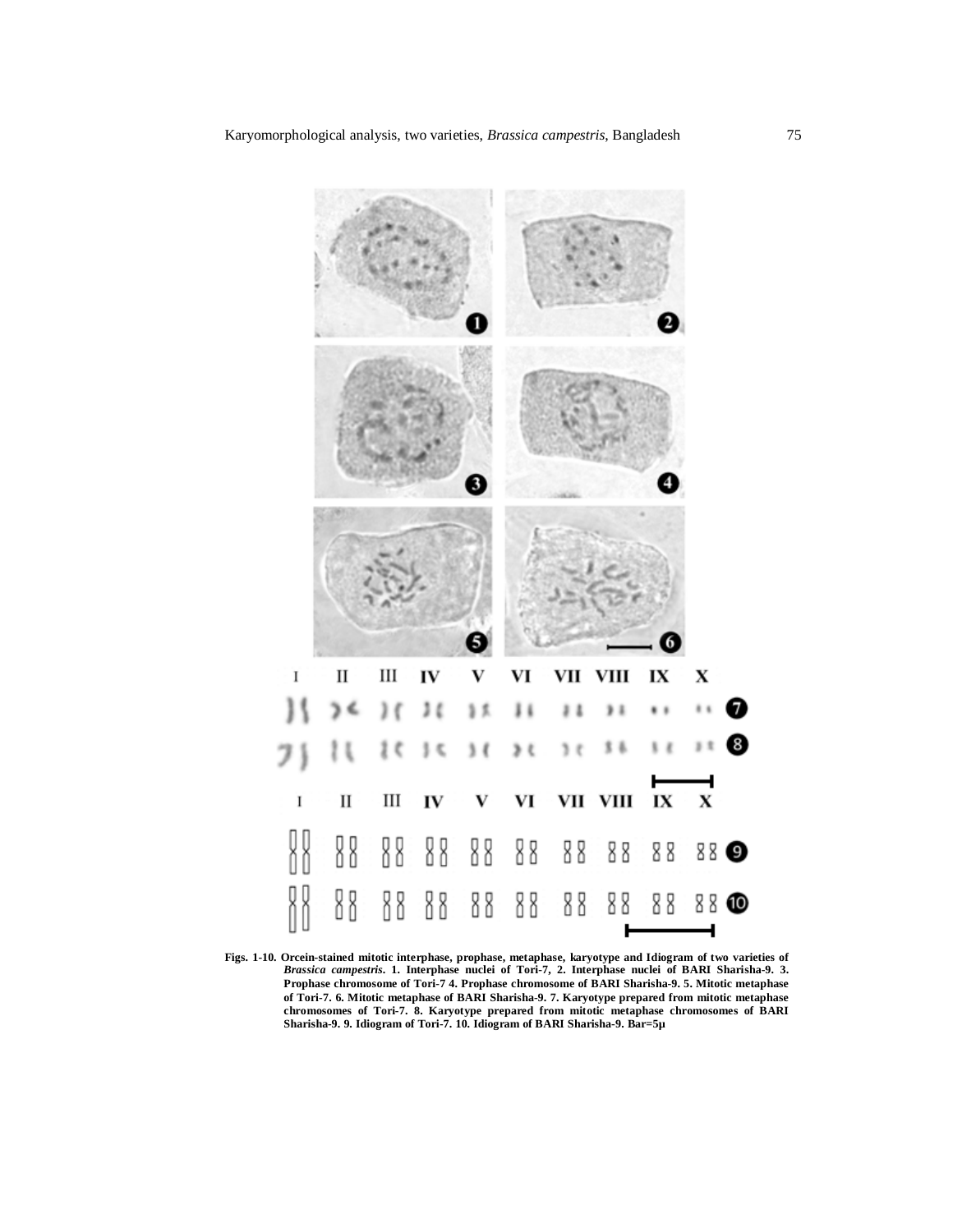**Acknowledgement:** Author is thankful to the Wazed Miah Science Research Center, Jahangirnagar University, Savar, Dhaka. The photographic part of this research was carried out in this Center.

### **REFERENCES**

- Akther, M. R. and Warasy, A. A. 2016. Karyomorhological comparison of four varieties of *Solanum melongena* L. Bangladesh J. Bot. **45**(5): 1123-1126.
- Aktar, T., Nuruzzaman, M., Rana, M. S., Hossain, M. A. and Hassan, L. 2019. Morphological characterization and association of various yield and yield contributing traits in *Brassica* genotypes. Progress. Agri. **30**(1): 39-47.
- Alam, Sk. S. and Kondo, K. 1995. Differential staining with Orcein, Giemsa, CMA and DAPI for comparative chromosome study of 12 species of Australian *Drosera* (Droseraceae). American J. Bot. **82**(10): 1278-1286.
- Ali, H. B., Lysak, M. A. and Schubert, I. 2005. Chromosomal localization of rDNA in the Brassicaceae. Genome **48**:341-346.
- Begum, R. and Alam, Sk. S. 2004. Karyomorphological study in two orchid species. Dhaka Univ. J. Biol. Sci. **13**(1): 99-101.
- Bonna, I. J., Alam, Sk. S. and Sultana, S. S. 2018. Cytogenetical characterization of Acalypha indica L. in Bangladesh. Dhaka Univ. J. Biol. Sci. **27**(2): 183-189, 2018.
- Esmail, R. M., Zhang, J. F. and Hamid, A. M. 2008. Genetic diversity in elite cotton germplasm lines using field performance and RAPD markers. World J. Agri. Sci. **4**(3): 369-375.
- FAO, 2010. FAO Agricultural Outlet 2010-2019.
- Feitoza, L. L., Martins, M. I. G., Castro, A. A. J. F, Felix, L. P. and Carvalho, R. 2010. Cyrogenetics of Alismataceae and Limnocharitaceae: CMA/DAPI banding and 45S rDNA sites. Plant Syst. Evol. **286**: 199-208.
- Felix, W. J. P., Felix, L. P., Melo, N. E., Dutilh, J. H. A. and Carvalho, R. 2011. Cytogenetics of Amaryladaceae species: heterochromatin evolution in different ploidy levels. Plant Syst. Evol. **292**: 215-221.
- Fawzia, R. and Alam, Sk. S. 2011. Fluorescent karyotype analysis in four varieties of *Solanum melongena* L. Cytologia **76**(3): 345-351.
- Khaleque, M. A. 1985. A Guide Book on Production of oilcrops in Bangladesh. DAE and FAO/UNDP project BGD/79/034, Strengthening the Agricultural Extension service Khamarbari, Framgate, Dhaka, pp. 3.
- McVetty, P. B., Lukow, O. M., Hall, L. M., Rajcan, I. and Rahman, H. 2016. Oilseeds in North America, Reference Module in Food Science. pp. 1-8.
- Mizushima, U. and Tsunoda, S. 1967. A plant exploration in Brassica and allied general. Tohoku J. Agri. Res. **17**:249-277.
- Morigana, T. 1934<sub>a</sub>. Interspecific hybridization in *Brassica* VI. The cytology of F<sub>1</sub> hybrids of *B*. *juncea* and *B. nigra.* Cytologia **6**: 62-67.
- Morigana, T. 1934<sub>b</sub>. On the chromosome number of *Brassica juncea* and *Brassica napus* on the hybrid between these two and on offsprings of the hybrid. Jpn. J. Genet. **9**:161-163.
- Paul, M., Islam, T., Hoque, M. I. and Sarker, R. H. 2020. Analysis of genetic diversity in oilseed Brassica germplasm through ISSR markers and isozyme profiling. Babgladesh J. Bot. **49**(1):147-158.
- Raymer, P. L. 2002. " Canola: an emerging oilseed crop" in Trends in New Crops and New Uses, Vol. I, eds J. Janick and A. Whipkey (Alexandria, VA: American Society for Horticultural Science). pp. 122-126.